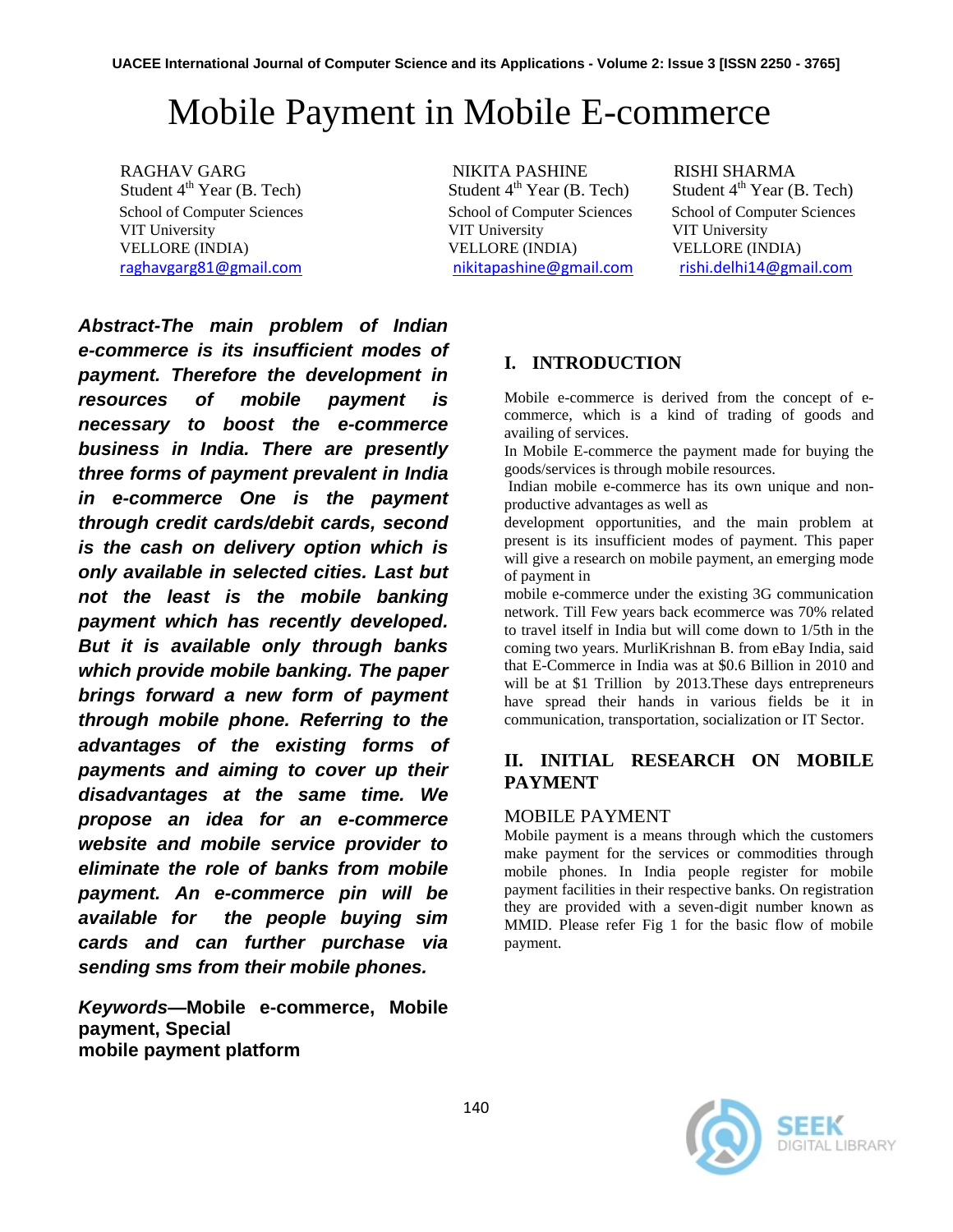#### **UACEE International Journal of Computer Science and its Applications - Volume 2: Issue 3 [ISSN 2250 - 3765]**





#### ONLINE PAYMENT

Online shopping is a means of e-commerce where customers shop online without an intermediator. The online website directs the link to a secure payment gateway of a bank where the customer selects the payment options : credit card/debit card/net banking and then proceeds by entering his account details which results in secure payment, only after the confirmation of payment from the bank the order is dispatched. Please refer Fig 2 for basic flow of online payment.



Fig 2

Both online payment and mobile payment deal with a common problem of payment in association with banks.

We also realize that online payment is convenient as compared to mobile payments as a long procedure is involved in mobile banking which is tedious. Online payment is presently more secure form of payment. But if we look at Mobile payment the biggest advantage is that it can be made available anytime and anywhere. But when it comes to security, mobile payment is not that mature and lacks proper techniques.

## **III Analysis on existing mode of mobile payment**

In India a customer can pay for the opted services by sending an sms from mobile phone but this service is bank oriented. Customers wishing to avail mobile payment services have to register with banks which provide the corresponding facilities. Currently mobile payment services is being offered by several banks and is expected to develop further but the barrier which comes across is the various charges taken by either the mobile communication service provider or the respective bank.

## **IV Establishment of a new mode of Mobile Payment**

In today's world mobile phones have reached various areas including villages. A recent study even tells that the ratio of mobile phones in villages is more than the ratio of televisions.

As account opening form of a bank credit card/ATM card option is provided likewise we plan to facilitate an ecommerce option included in sim card registration form while buying of a sim card. After the registration process of the sim card the buyer will be provided with an ecommerce pin, for obtaining the pin the buyer has to submit extra documents. For a normal registration ID proof is needed, now for applying an e-commerce pin the customer will have to submit a proof of his/her passbook along with the copy of his/her income tax return and in the case of non-income tax assesses his/her proof of income . Based on the customer's income the limit for the shopping will be set (e.g. 12% of his/her total income). As soon as the limit is crossed the customer will have to do the payment only then he can continue his further shopping. The company providing the mobile connection services will enter into trade agreement with e-commerce sites wherein in addition to other terms the agreed commission on the business procured and credit facilities can be decided or can even own an e-commerce website. When a customer selects a particular product he will have to send an sms to the provided number stating his ecommerce pin

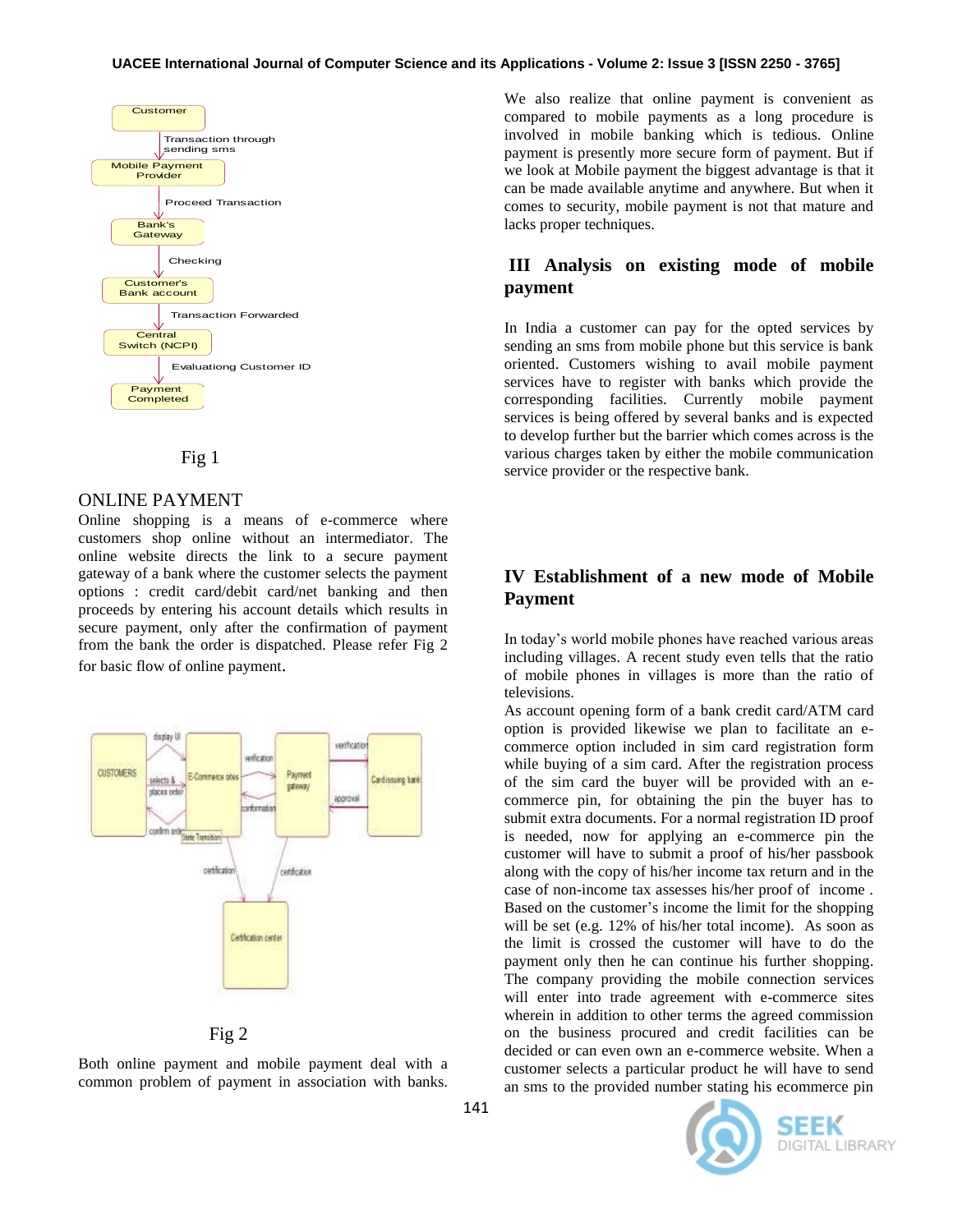provided to him at the time of sim card registration along with the website's name and the product number from the same mobile number.

 e.g. <A23b19(pin) [www.ebay.com](http://www.ebay.com/) P90654(Product Number) >

Thereafter the customer will receive an sms stating the product details selected by the customer. If the customer wishes to finalize his order he should reply with  $\langle 1 \rangle$  to the same number. Again an sms will be sent to him regarding his remaining limit and the expected delivery date of the placed order. The shopping/e-commerce bill generated will be attached along with his sim card bill and will be delivered at the customer's registered address. The customer will be given fifteen days after receiving the bill for making the due payment. In case of delay in payment interest will be charged as per the policy to be decided by the service provider.



Sequence Diagram for the new mode of ecommerce

#### Advantages

1. This is a very secure form of payment as the customer has to make an order with the help of the e-commerce pin with the same mobile number with which it has been provided (If a customer places his order using his ecommerce pin and sends a message from any other mobile number his order will not be placed vice-versa if a